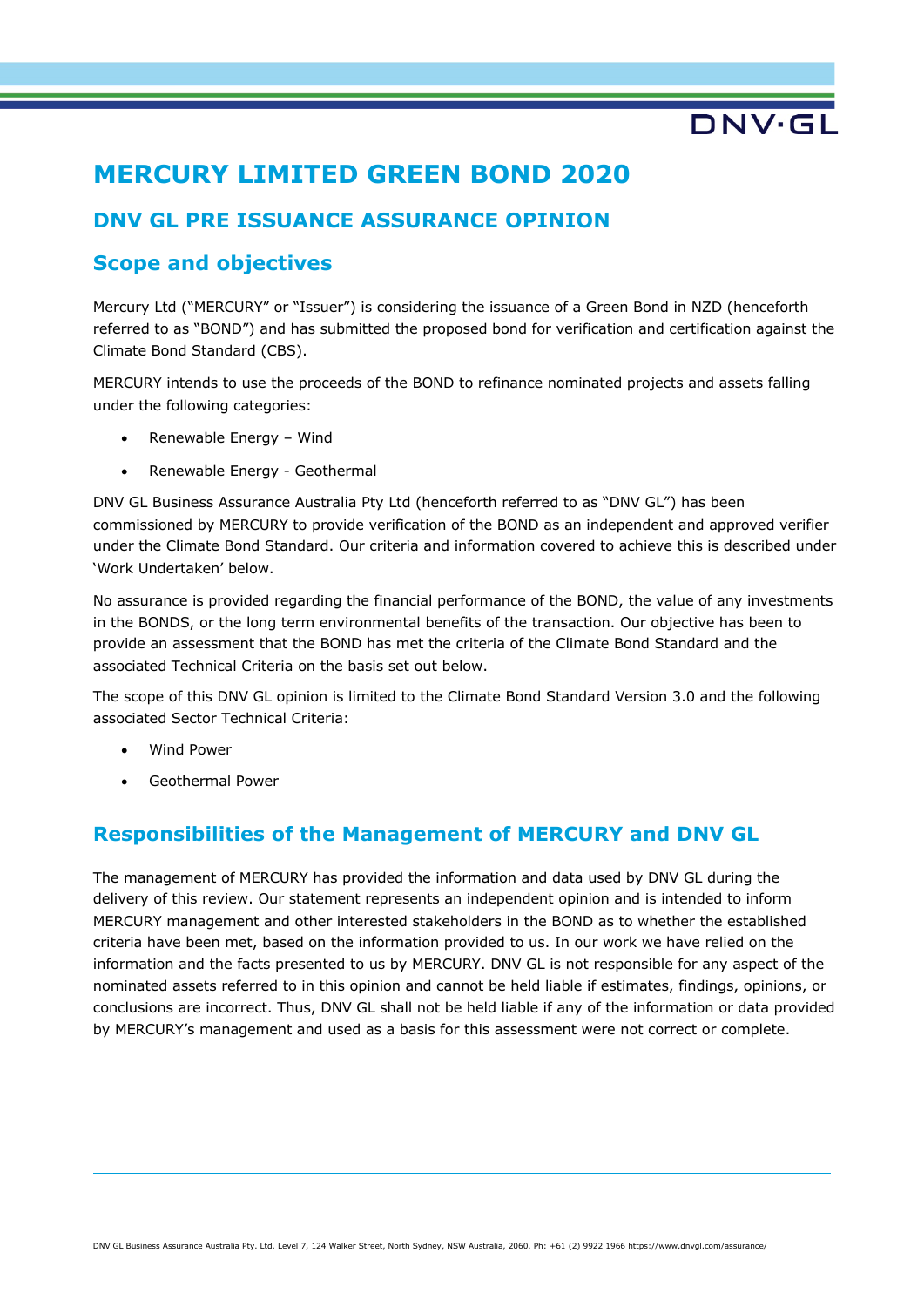### **Page 2 of 6**

# DNV.GI

## **Basis of DNV GL's opinion**

DNV GL has conducted the verification against the CBS v3.0 and associated Sector Technical Criteria through the creation and execution of a verification protocol addressing each requirement of the CBS v3.0 and the associated Sector Technical Criteria. The detail of areas covered in the DNV GL verification is summarised in Schedule 2 below.

### **Work undertaken**

Our work constituted a high level review of the available information, based on the understanding that this information was provided to us by MERCURY in good faith. We have not performed an audit or other tests to check the veracity of the information provided to us. The work undertaken to form our opinion included:

- Creation and execution of a Climate Bond Standard Protocol, adapted to include the relevant Sector Technical Criteria for the BOND nominated projects and assets, as described above and in Schedule 2 to this Assessment;
- Assessment of documentary evidence provided by MERCURY on the BOND and supplemented by a high-level desktop research, documentation review and correspondence with key personnel from the issuer MERCURY. These checks refer to current assessment best practices and standards methodology;
- Discussions with MERCURY management, and review of relevant documentation;
- Documentation of findings against each element of the criteria. Our opinion as detailed below is a summary of these findings.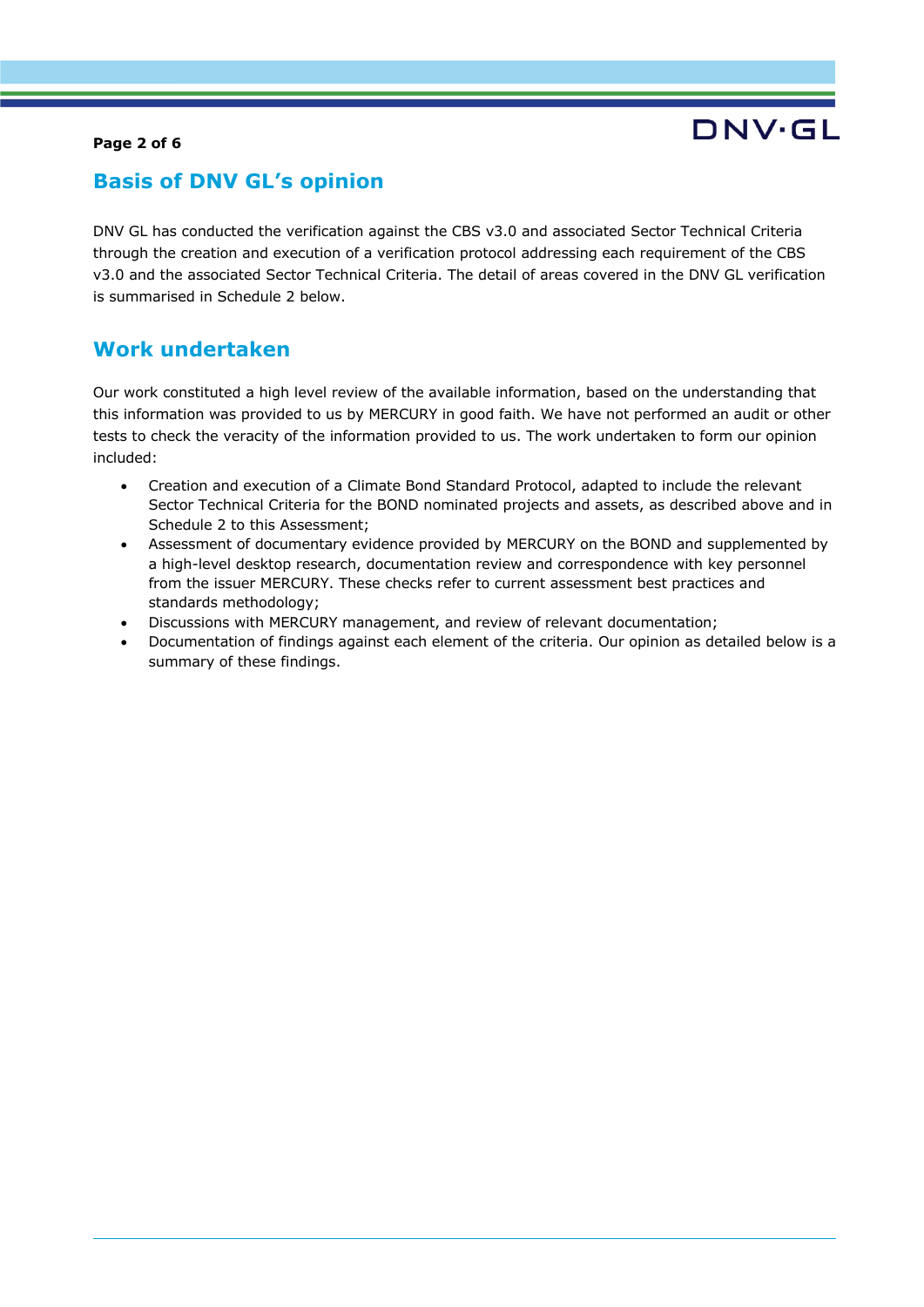### **Page 3 of 6**

# DNV.GI

## **Findings and DNV GL's opinion**

DNV GL has performed the Pre Issuance Verification of the MERCURY Green Bond. It is DNV GL's responsibility to provide an independent verification statement on the compliance of the 2020 MERCURY Green Bond with the Climate Bond Standard.

DNV GL conducted the verification in accordance with the Climate Bond Standard Version 3.0 and with International Standard on Assurance Engagements *3000 Assurance Engagements other than Audits or Reviews of Historical Information*. The verification included i) checking whether the provisions of the Climate Bond Standard were consistently and appropriately applied and ii) the collection of evidence supporting the verification.

DNV GL's approach draws on an understanding of the risks associated with conforming to the Climate Bond Standard and the controls in place to mitigate these. DNV GL planned and performed the assurance engagement by obtaining evidence and other information and explanations that DNV GL considers necessary to give limited assurance that the MERCURY Green Bond meets the requirements of the Climate Bond Standard.

Based on the limited assurance procedures conducted and with understanding of Mercury's corporate structure at the time of verification, nothing has come to our attention that causes us to believe that the MERCURY Green Bond is not, in all material respects, in accordance with the Pre Issuance requirements of the Climate Bond Standard Version 3.0 and Associated Wind and Geothermal Technical Criteria.

#### **for DNV GL Business Assurance Australia Pty Ltd**

Sydney, 1 June 2020

**Mark Robinson** Manager, Sustainability Services DNV GL – Business Assurance

#### **About DNV GL**

Driven by our purpose of safeguarding life, property and the environment, DNV GL enables organisations to advance the safety and sustainability of their business. Combining leading technical and operational expertise, risk methodology and in-depth industry knowledge, we empower our customers' decisions and actions with trust and confidence. We continuously invest in research and collaborative innovation to provide customers and society with operational and technological foresight. With our origins stretching back to 1864, our reach today is global. Operating in more than 100 countries, our 16,000 professionals are dedicated to helping customers make the world safer, smarter and greener.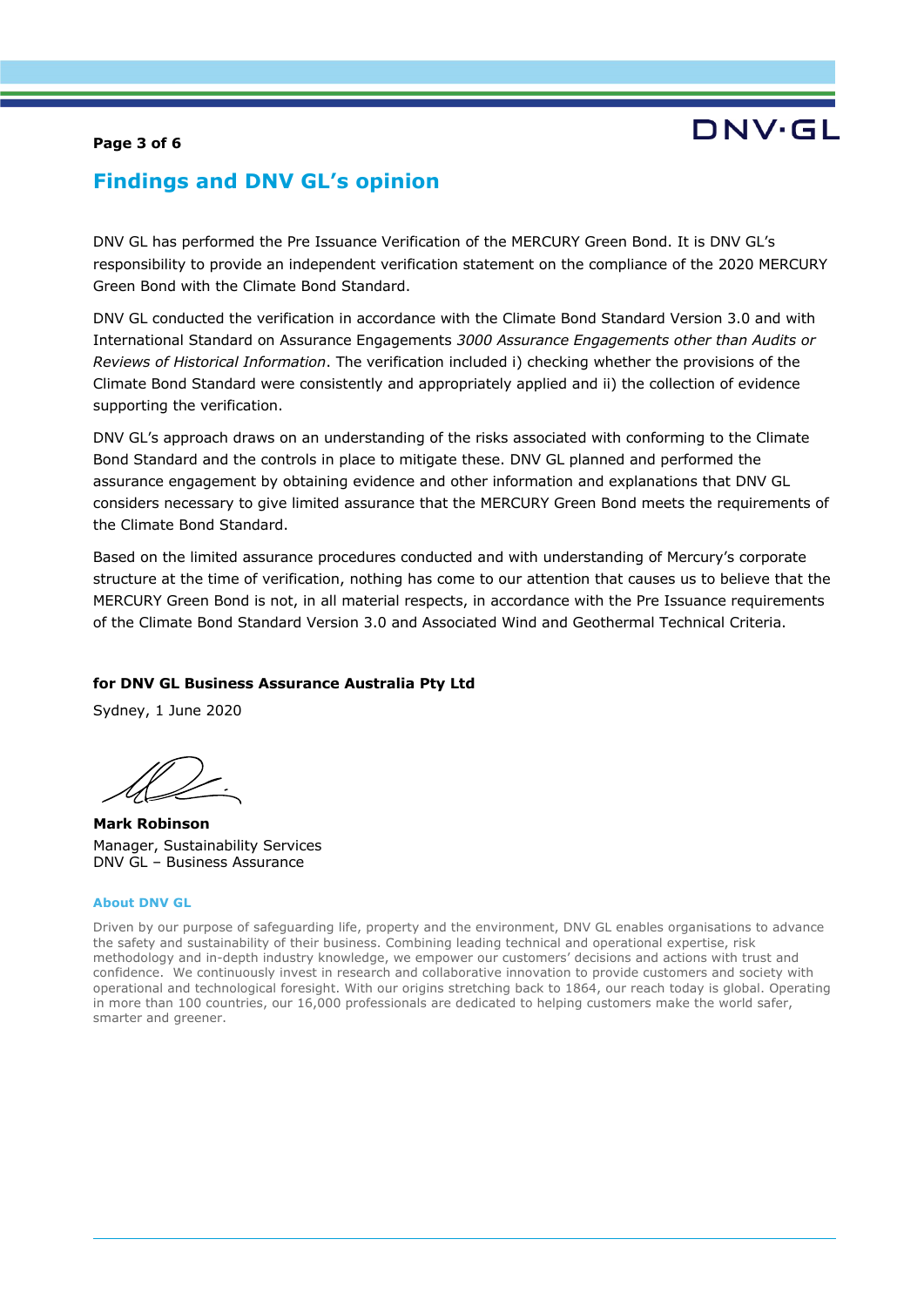# **DNV·GL**

### **Page 4 of 6**

## **SCHEDULE 1: DESCRIPTION OF NOMINATED ASSETS**

MERCURY has provided the schedule of nominated projects and assets for the proposed issuance as at May 2020 in NZD as follows:

| <b>Asset</b>               | <b>Type</b> | Eligible Asset Value (million NZD 11 Mar 2020) | Eligible Asset Value (million NZD 26 Mar 2020) |
|----------------------------|-------------|------------------------------------------------|------------------------------------------------|
|                            |             |                                                |                                                |
| Nga Awa Purua JV           | Geothermal  | 363                                            | 351                                            |
| Ngatamariki                | Geothermal  | 532                                            | 504                                            |
| Rotokawa Generation (RGen) | Geothermal  | 77                                             | 69                                             |
| Rotokawa JV                | Geothermal  | 107                                            | 100                                            |
| TPC (Mokai)                | Geothermal  | 76                                             | 75                                             |
| Turitea                    | Wind        | 464                                            | 464                                            |
| Tilt Investment            | Wind        | 234                                            | 227                                            |
| <b>Total</b>               |             | 1,853                                          | 1,790                                          |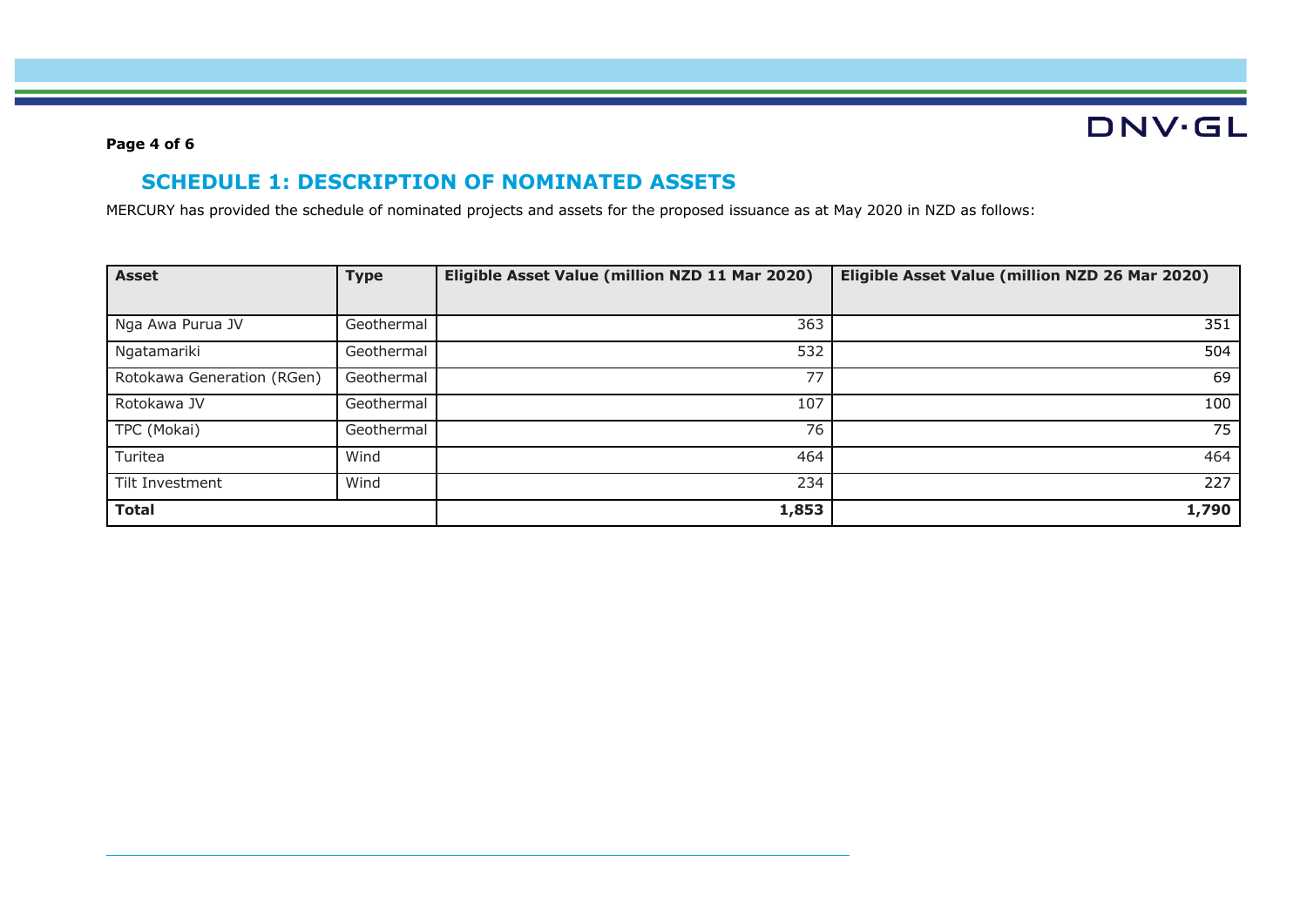# **DNV·GL**

### **Page 5 of 6**

## **SCHEDULE 2: VERIFICATION CRITERIA**

#### **Summary criteria for assertions of compliance with the Climate Bond Standard v3.0**

The criteria against which MERCURY and its nominated projects and assets have been reviewed prior to inclusion in the Bond are grouped under the requirements as detailed within the Climate Bond Standard Version 3.0 including:

#### **Part A: Pre Issuance Requirements**

| Area                        | <b>Requirement</b>                                                                                                                                       |
|-----------------------------|----------------------------------------------------------------------------------------------------------------------------------------------------------|
| Use of Proceeds             | Nominated Projects & Assets which are proposed to be associated with the Loan and which have been assessed as likely<br>to be Eligible Projects & Assets |
| <b>Project Selection</b>    | Establish, document and maintain a decision-making process which it uses to determine the eligibility of the Nominated<br>Projects & Assets              |
| Management of Proceeds      | The systems, policies and processes to be used for management of the Net Proceeds shall be documented by the Issuer                                      |
| Reporting Prior to Issuance | The Issuer shall prepare a Green Bond Framework and make it publicly available prior to Issuance or at the time of<br>Issuance                           |
| Reporting                   | Reporting on use of proceeds and nominated projects and assets                                                                                           |

### **Part B: Post Issuance Requirements**

| Use of Proceeds        | Nominated Projects & Assets which are proposed to be associated with the Loan and which have been assessed as likely<br>to be Eligible Projects & Assets |
|------------------------|----------------------------------------------------------------------------------------------------------------------------------------------------------|
| Project Selection      | Establish, document and maintain a decision-making process which it uses to determine the eligibility of the Nominated<br>Projects & Assets              |
| Management of Proceeds | The systems, policies and processes to be used for management of the Net Proceeds shall be documented by the Issuer                                      |